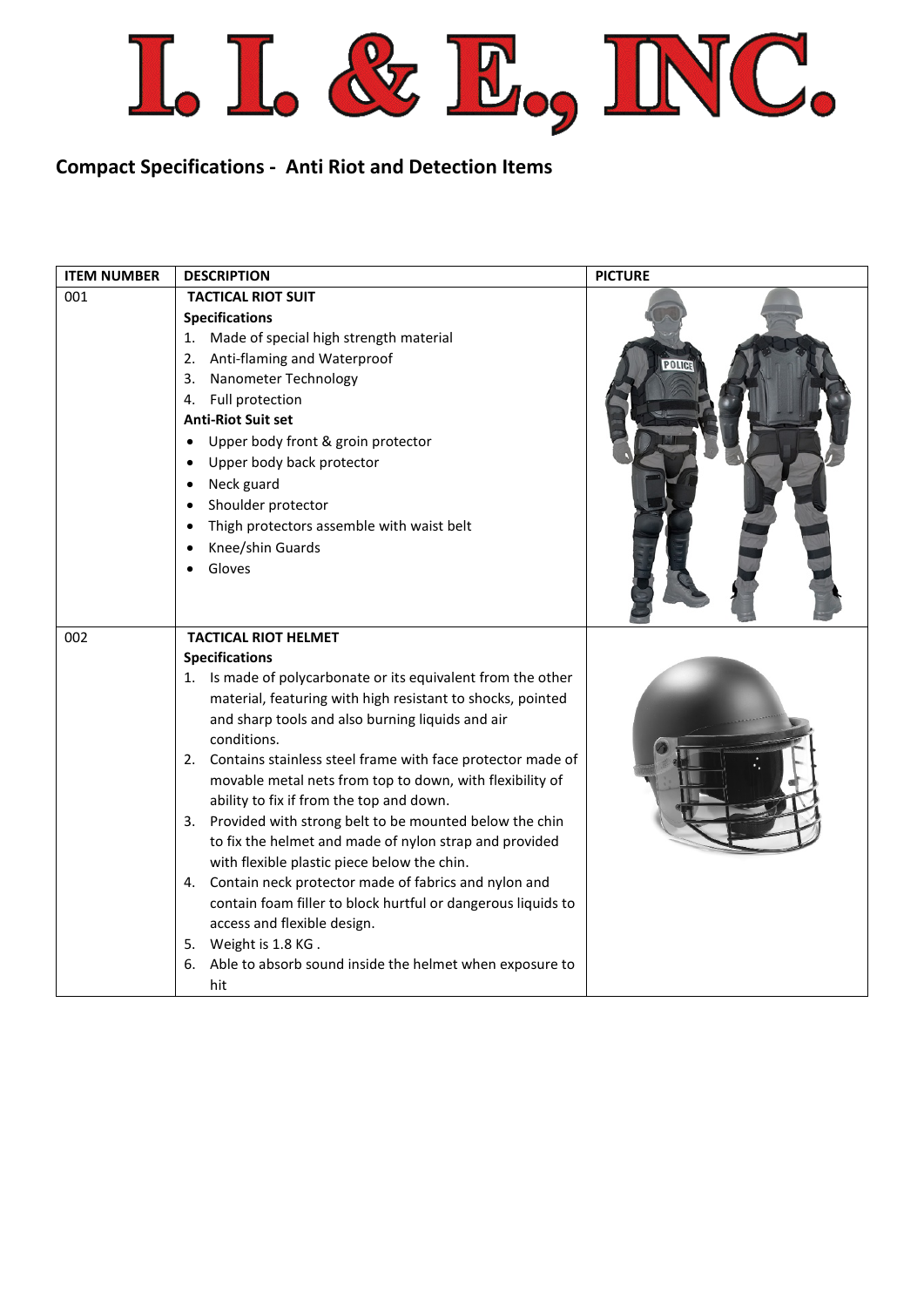| 003 | <b>TACTICAL TAC GLOVES</b><br>Synthetic leather suede palm<br>1.<br>Breathable stretch nylon back panel<br>2.<br>3. Reinforced finger joints<br>4. Sweat wipe panel on thumb                                                                                                                                                              |  |
|-----|-------------------------------------------------------------------------------------------------------------------------------------------------------------------------------------------------------------------------------------------------------------------------------------------------------------------------------------------|--|
|     | 5. Breathable nylon<br>6. Reinforced saddle between thumb and index finger<br>7. Synthetic leather grip pads<br>8. Neoprene/hook and loop closure<br>9. Reinforced pull tab<br>10. Plastic knuckle protection                                                                                                                             |  |
| 004 | <b>TACTIAL RIOT SHIELD - CONVEX</b><br>1. Material: UV stabilized polycarbonate sheet with 95%<br>transparency<br>2. Shape: rectangular<br>3. Length: 36 inch<br>4. Breadth: 20 inch<br>5. Thickness: 0.11 inch<br>6. Weight: 5.7 lbs<br>7. Clear, extra-strong Lexan plastic construction<br>8. Padded handles with metal reinforcements |  |
| 005 | <b>MONADNOCK 24" STS SIDE HANDLE BATON</b><br>1. Patented Trumbull Stop on the end of the side handle<br>provides sure grip and eliminates re-gripping when<br>spinning the baton<br>2. One-piece, super-strong polycarbonate construction<br>won't warp or dent<br>3. Black                                                              |  |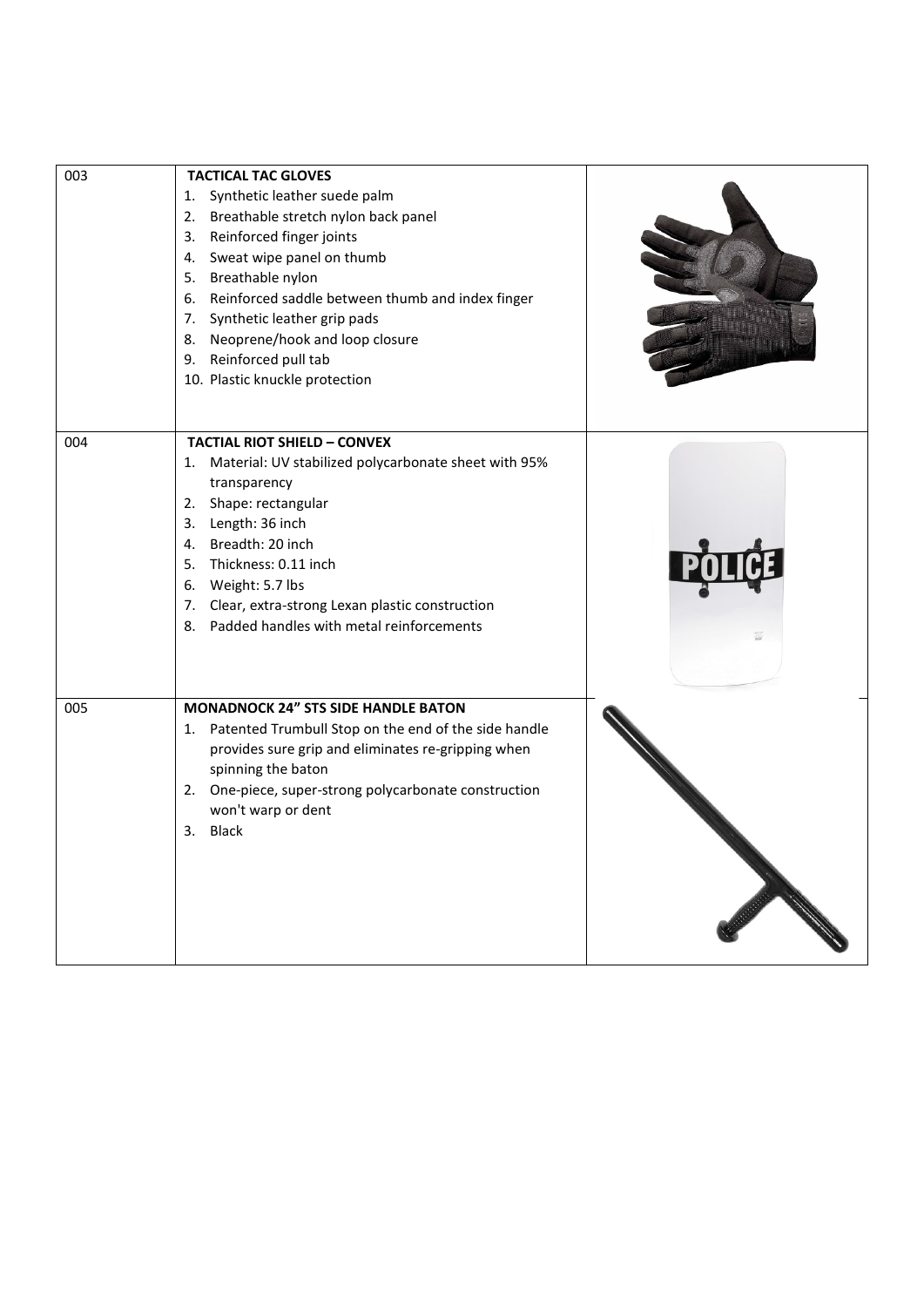| 006 | <b>BATON HOLDER</b><br>Baton Ring Strap PR 24<br>1.<br>Fits 2.25" Duty Belt<br>2.<br>Fade & Water Resistant<br>3.<br>4. Hand Washable<br>Fits PR24<br>5.<br>6. BarTacked for Strength                                                                                                                                                   |  |
|-----|-----------------------------------------------------------------------------------------------------------------------------------------------------------------------------------------------------------------------------------------------------------------------------------------------------------------------------------------|--|
| 007 | <b>TACTIAL RIOT SHIELD - CONCAVE</b><br>1. Material: UV stabilized polycarbonate sheet with 95%<br>transparency<br>2. Shape: rectangular<br>3. Length: 36 inch<br>4. Breadth: 20 inch<br>5. Thickness: 0.11 inch<br>6. Weight: 5.7 lbs<br>7. Clear, extra-strong Lexan plastic construction<br>Padded handles with metal reinforcements |  |
| 008 | <b>TACTICAL BALACLAVA</b><br>Fitted face opening with double needle stitched edge<br>1.<br>Hemmed neck opening<br>2.<br>Flat locked construction<br>3.<br>Microban® anti-microbial properties in the fabric to aid in<br>4.<br>odor defense<br>Fire resistant wool<br>5.                                                                |  |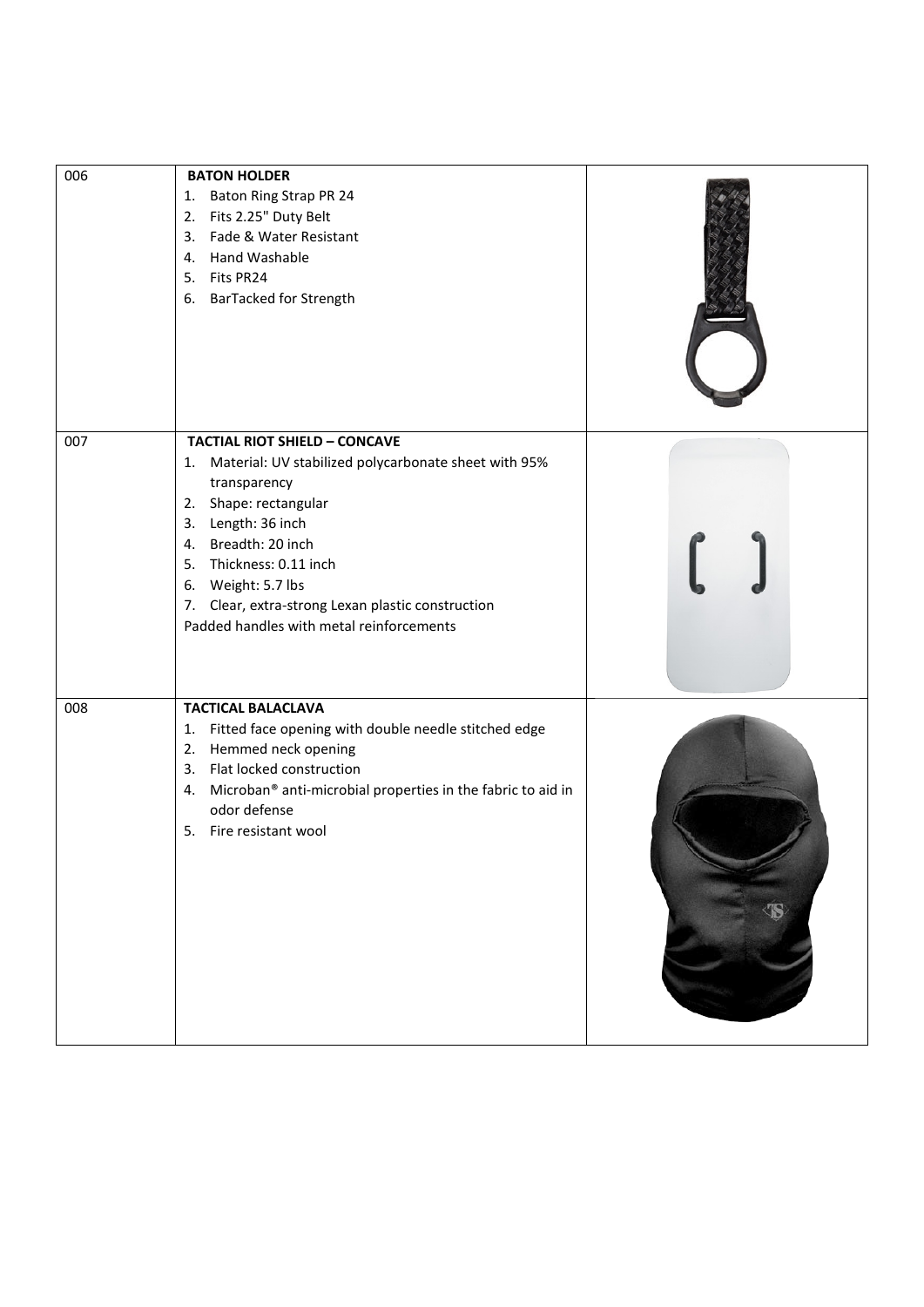| 009 | <b>TACTICAL RADIO HOLDER</b><br>1. Adjustable elastic security strap secured with black<br>finished brass snap<br>2. High quality, high density foam center<br>3. Soft lining to protect gear<br>4. For use with 2" duty belts                                                                                                                                                                                           |  |
|-----|--------------------------------------------------------------------------------------------------------------------------------------------------------------------------------------------------------------------------------------------------------------------------------------------------------------------------------------------------------------------------------------------------------------------------|--|
| 010 | <b>TACTICAL DISPOSABLE RESTRAINTS</b><br>1. Designed to be a quick, temporary alternative to<br>handcuffs<br>2. Unique Strength Barb System makes them virtually pick-<br>proof<br>3. Smooth inside surface, combined with rounded edges,<br>designed to minimize the chance of abrasion or tissue<br>damage<br>4. Nylon construction offers dimensional stability as well as<br>flexibility                             |  |
| 011 | <b>GARRETT SUPER SCANNER</b><br>1. With super high sensitivity, it can detect extremely tiny<br>metal articles<br>2. The adjusting button can eliminate interference<br>3. The auto-testing will begin when it is turned on. It needn't<br>adjustment.<br>4. Working frequency: 95 KHZ<br>5. Adjusting mode: Automatic<br>6. Indicator: The sound gradually rises.<br>7. Alarm modes: Simultaneous sound and light alarm |  |